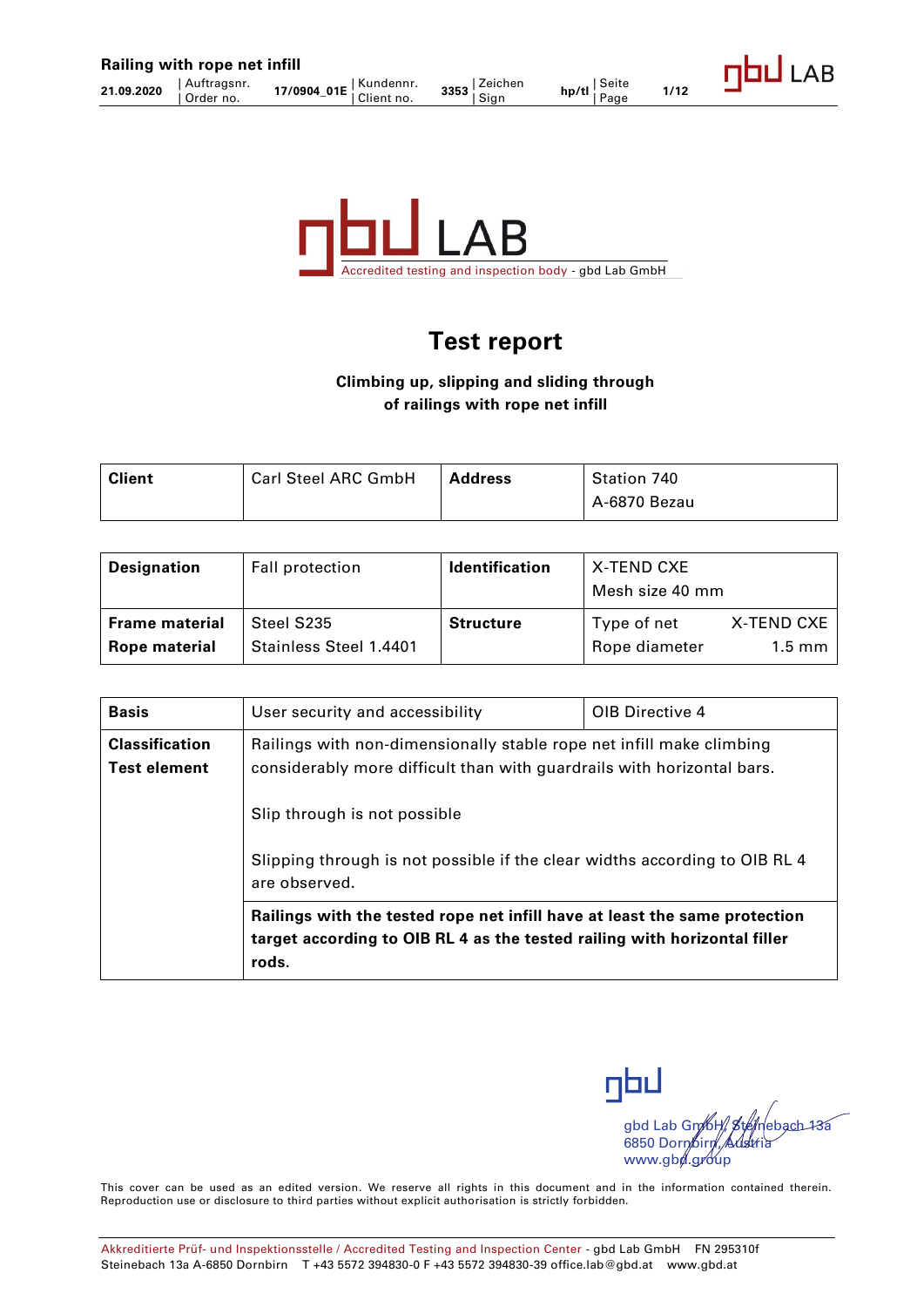| <b>Testing</b><br>laboratory<br><b>Test centre</b> | gbd Lab GmbH<br>Accredited<br>Testing and<br><b>Inspection Body</b> | <b>Address</b>                             | Steinebach 13a<br>A-6850 Dornbirn                  |
|----------------------------------------------------|---------------------------------------------------------------------|--------------------------------------------|----------------------------------------------------|
| <b>Accreditation</b>                               | No. 0270                                                            | <b>Accredited</b><br>according to          | <b>EN ISO/IEC 17025</b><br>EN ISO/IEC 17020 Type A |
| <b>Notified Body</b>                               | No. 2065                                                            | <b>Construction Products</b><br>Regulation | (EU) No 305/2011                                   |

| Sample number                 | $---$                      | Sample receipt       | ---        |
|-------------------------------|----------------------------|----------------------|------------|
| <b>Testing location</b>       | <b>Gemeindesaal Reuthe</b> | <b>Test date</b>     | 05.09.2017 |
| <b>Test bench</b>             | ---                        | <b>Inventory No.</b> | ---        |
| <b>Testing</b><br>temperature | $20,0+3$ °C                | Rel. humidity        | ---        |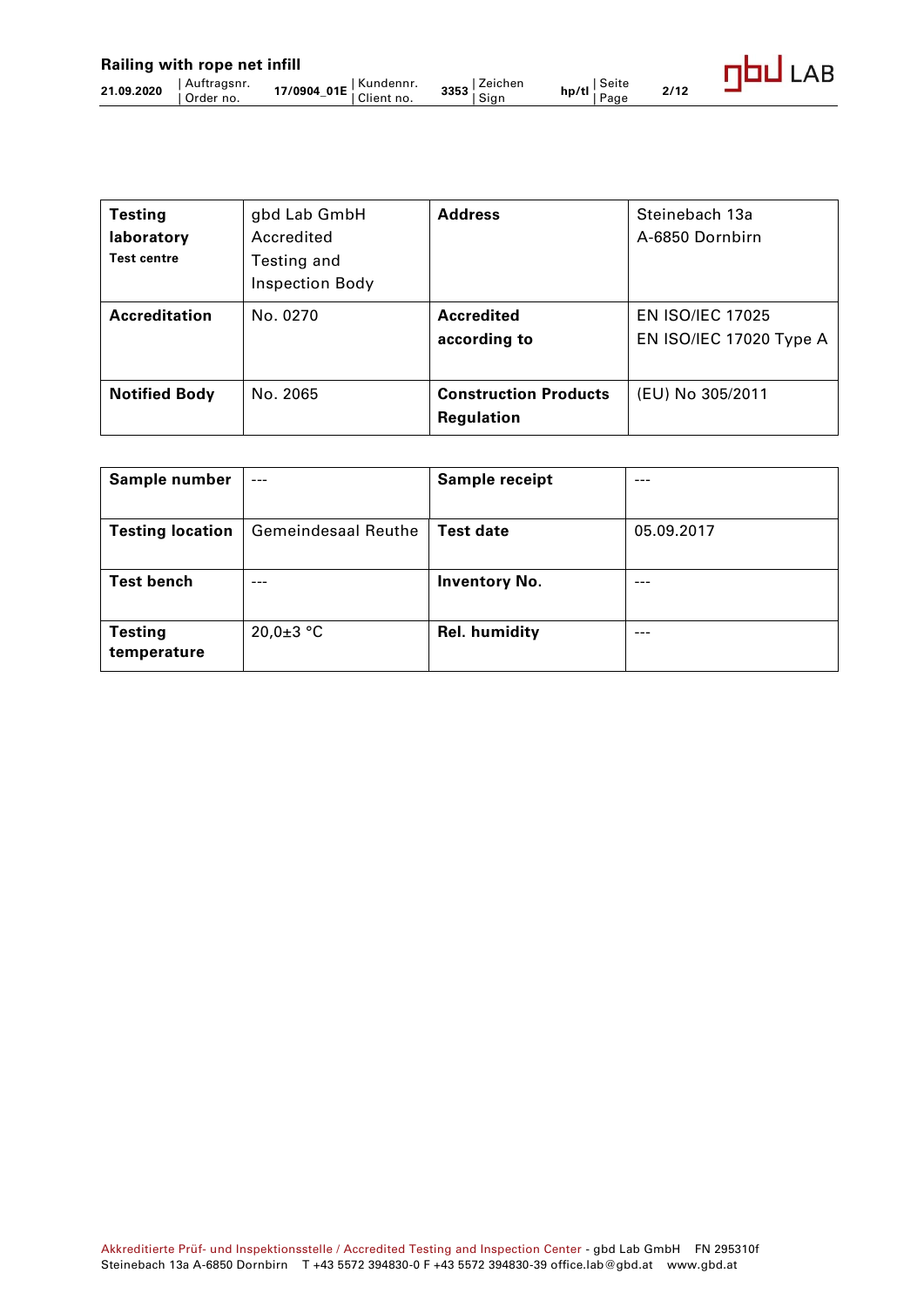## **Table of contents**

| 1                |  |
|------------------|--|
| $\mathfrak{p}$   |  |
| 3                |  |
| $\boldsymbol{4}$ |  |
| 4.1              |  |
| 4.2              |  |
| 4.3              |  |
| 4.4              |  |
| 5                |  |
| 5.1              |  |
| 5.2              |  |
| 5.3              |  |
| 5.4              |  |
| 5.5              |  |
| 5.5.1            |  |
| 5.5.2            |  |
| 5.5.3            |  |
| 6                |  |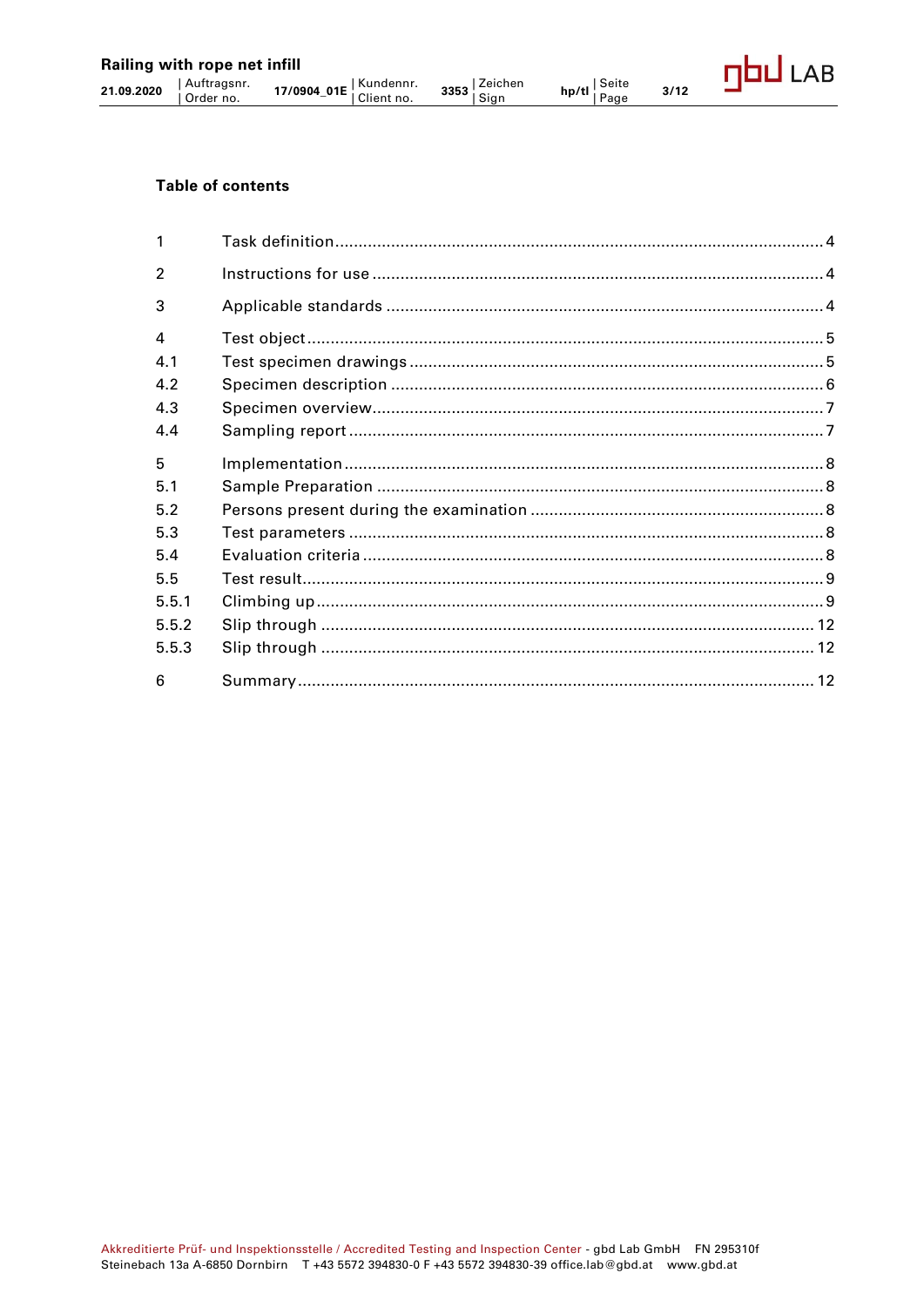# <span id="page-3-0"></span>**1 Task definition**

The client named on page 1 commissioned gbd Lab GmbH to carry out the following tests on elements provided:

• Verification of the equivalence of the climbability of fall protection systems with nondimensionally stable (flexible) rope net infill in accordance with OIB Guideline 4:2015, point 4.2.1

The following characteristic values must be determined:

• Climbing up, slipping and sliding through in comparison with the fall protection described in OIB RL 4:2015 pt. 4.2.2.

## <span id="page-3-1"></span>**2 Instructions for use**

This test report serves to prove the above mentioned properties for these elements.

According to the manufacturer, the test elements originate from the company's own production and were selected by the client as representative components.

This test does not allow any statement about further performance and quality-determining properties of the present construction, in particular weathering and ageing phenomena as well as static requirements were not considered.

## <span id="page-3-2"></span>**3 Applicable standards**

OIB Directive 4:2015-03 User security and accessibility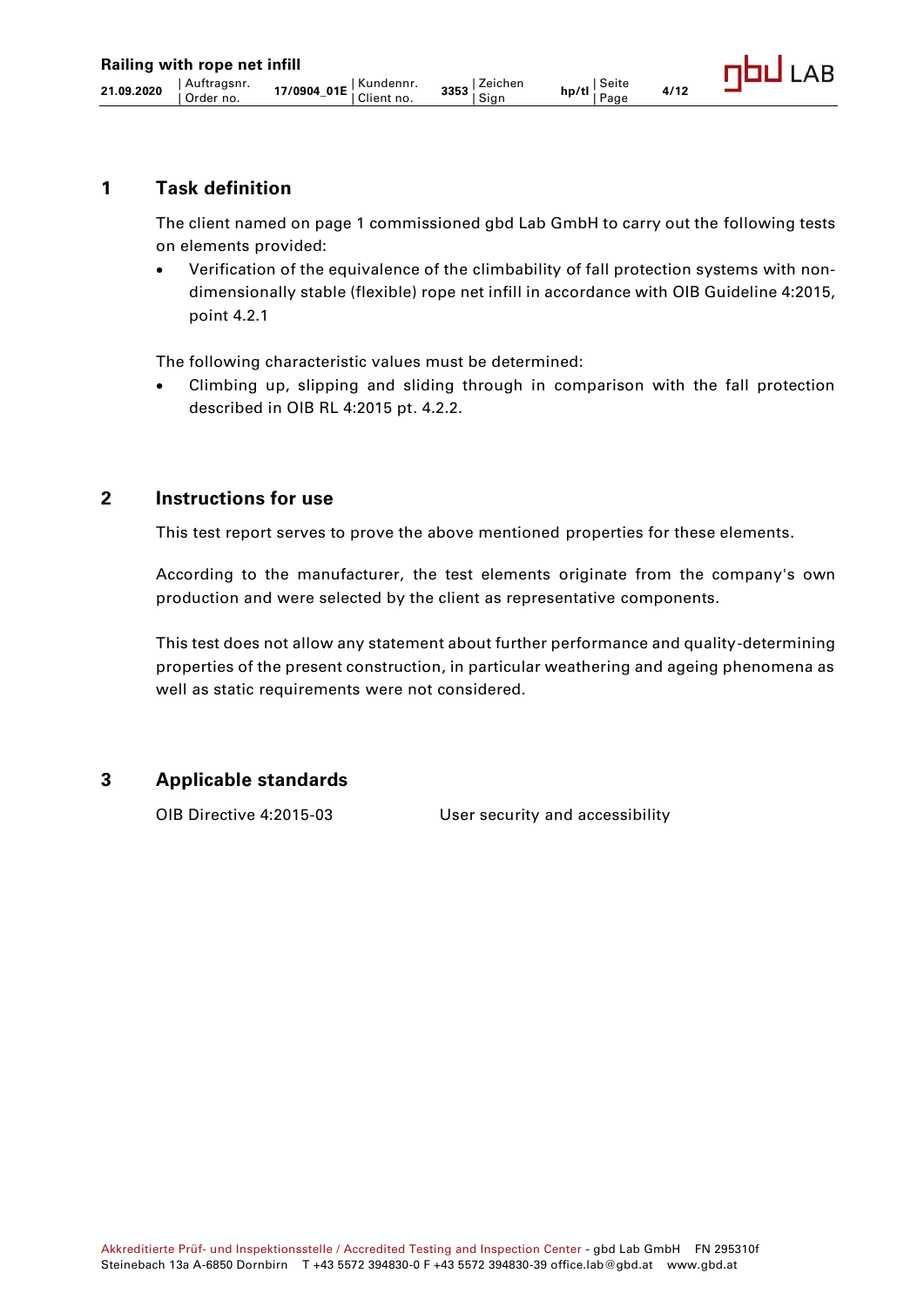## <span id="page-4-0"></span>**4 Test specimen**

# <span id="page-4-1"></span>**4.1 Test specimen drawings**

The following documents were provided by the client:

- Sectional drawings
- Detailed drawings

#### A complete verification of factual accuracy was not carried out.





Figure 1: Railing with Xtend rope net MW 40x69 Figure 2: Railing according to OIB RL 4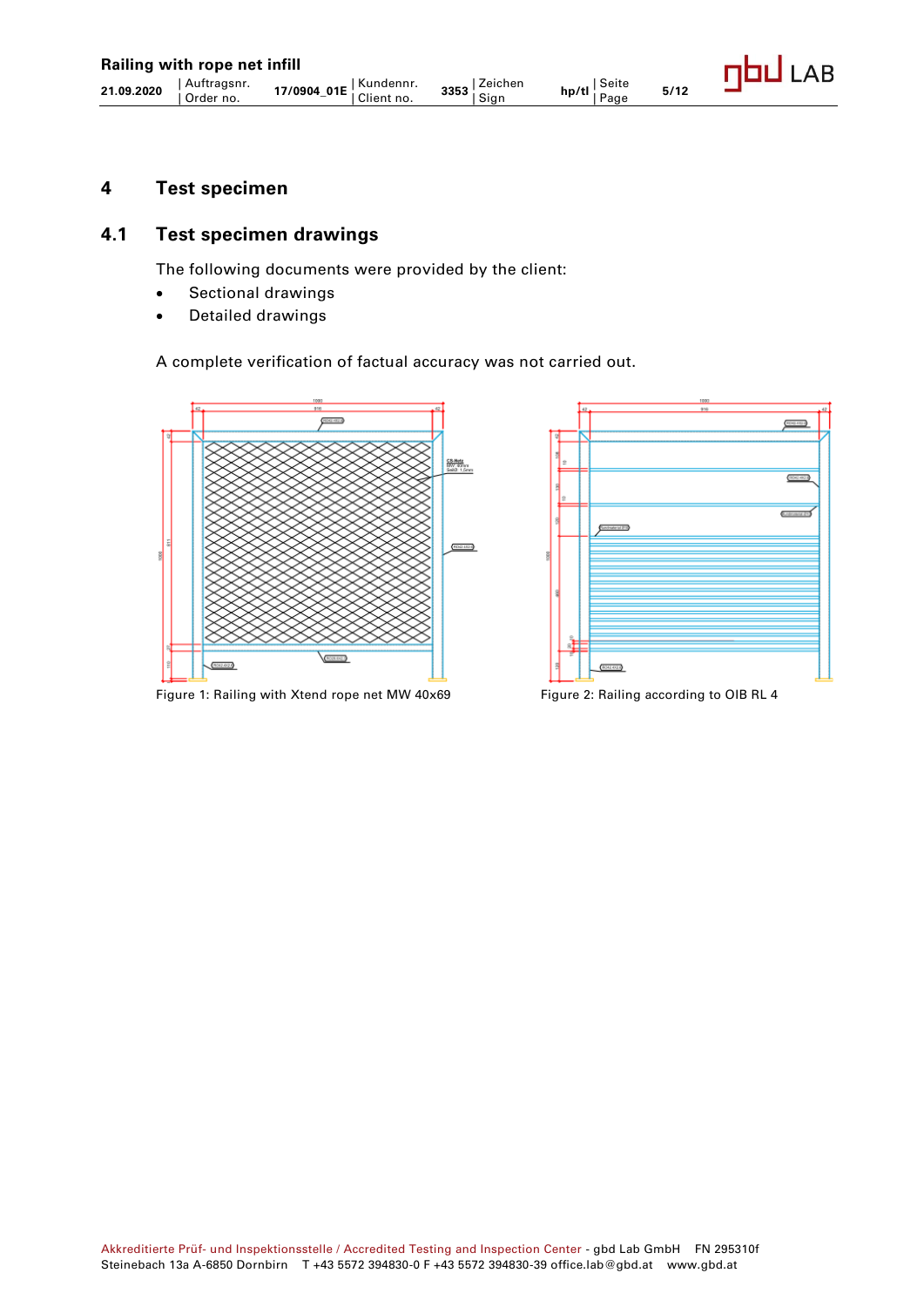# <span id="page-5-0"></span>**4.2 Specimen description**

The following test specimen description was provided by the client. A complete verification of factual accuracy was not carried out.

| Test specimen with rope net infill             |                                      |  |
|------------------------------------------------|--------------------------------------|--|
| Manufacturer name + address                    | Client                               |  |
| Manufacturing date                             | <b>WEEK 28/2017</b>                  |  |
| Sampling by                                    | <b>Arnold Fetz</b>                   |  |
| Frame                                          | RR 42,4x2,6 welded                   |  |
|                                                | Material 1.43.01                     |  |
| Rope net                                       | Type X-TEND CXE                      |  |
|                                                | Diameter 1,5 mm                      |  |
|                                                | Rope construction 7x7                |  |
|                                                | Material 1.4401                      |  |
|                                                | Mesh size 40 x 69 mm                 |  |
|                                                | Mesh opening angle: 60 degrees       |  |
|                                                | Mesh direction: horizontal mesh      |  |
| Overall external dimension                     | $w \times h = 1,000 \times 1,000$ mm |  |
| Number of elements                             | 1 piece                              |  |
| Test element according to OIB RL 4 point 4.2.2 |                                      |  |
| Manufacturer name + address                    | Client                               |  |
| Manufacturing date                             | <b>WEEK 28/2017</b>                  |  |
| Sampling by                                    | <b>Arnold Fetz</b>                   |  |
| Frame                                          | RT Ø42,4x2,6 welded                  |  |
|                                                | <b>Material S235</b>                 |  |
| <b>Filling elements</b>                        | FM $\varnothing$ 10 welded           |  |
|                                                | <b>Material S235</b>                 |  |
| Overall external dimension                     | $w \times h = 1,000 \times 1,000$ mm |  |
| Number of elements                             | 1 piece                              |  |
| <b>Responsible editor</b>                      |                                      |  |
| Name                                           | <b>Arnold Fetz</b>                   |  |

Table 1: Specimen description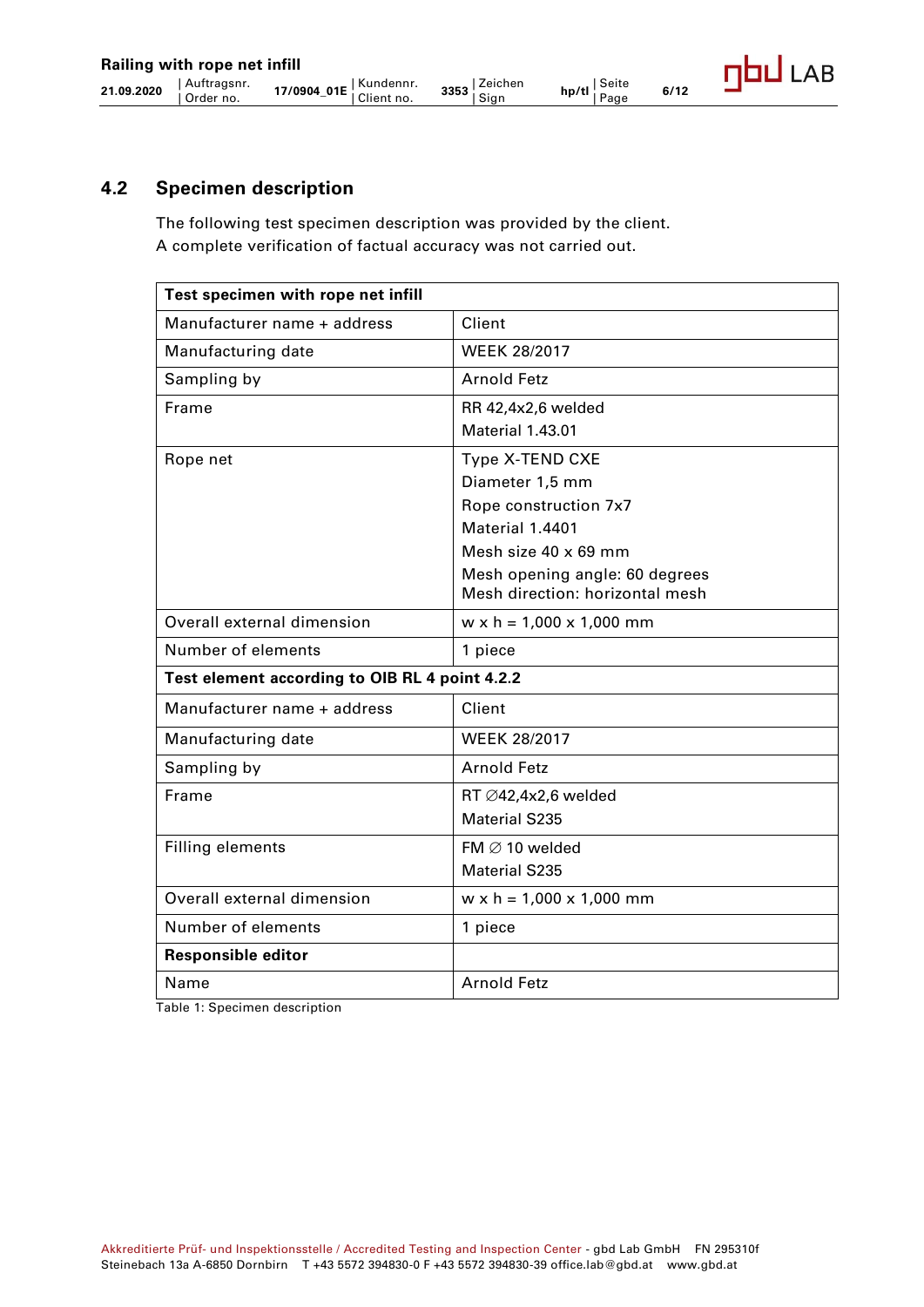

Figure 3: Structure

# <span id="page-6-0"></span>**4.3 Specimen overview**

The following test specimen description was provided by the client.

# <span id="page-6-1"></span>**4.4 Sampling report**

See specimen description 4.2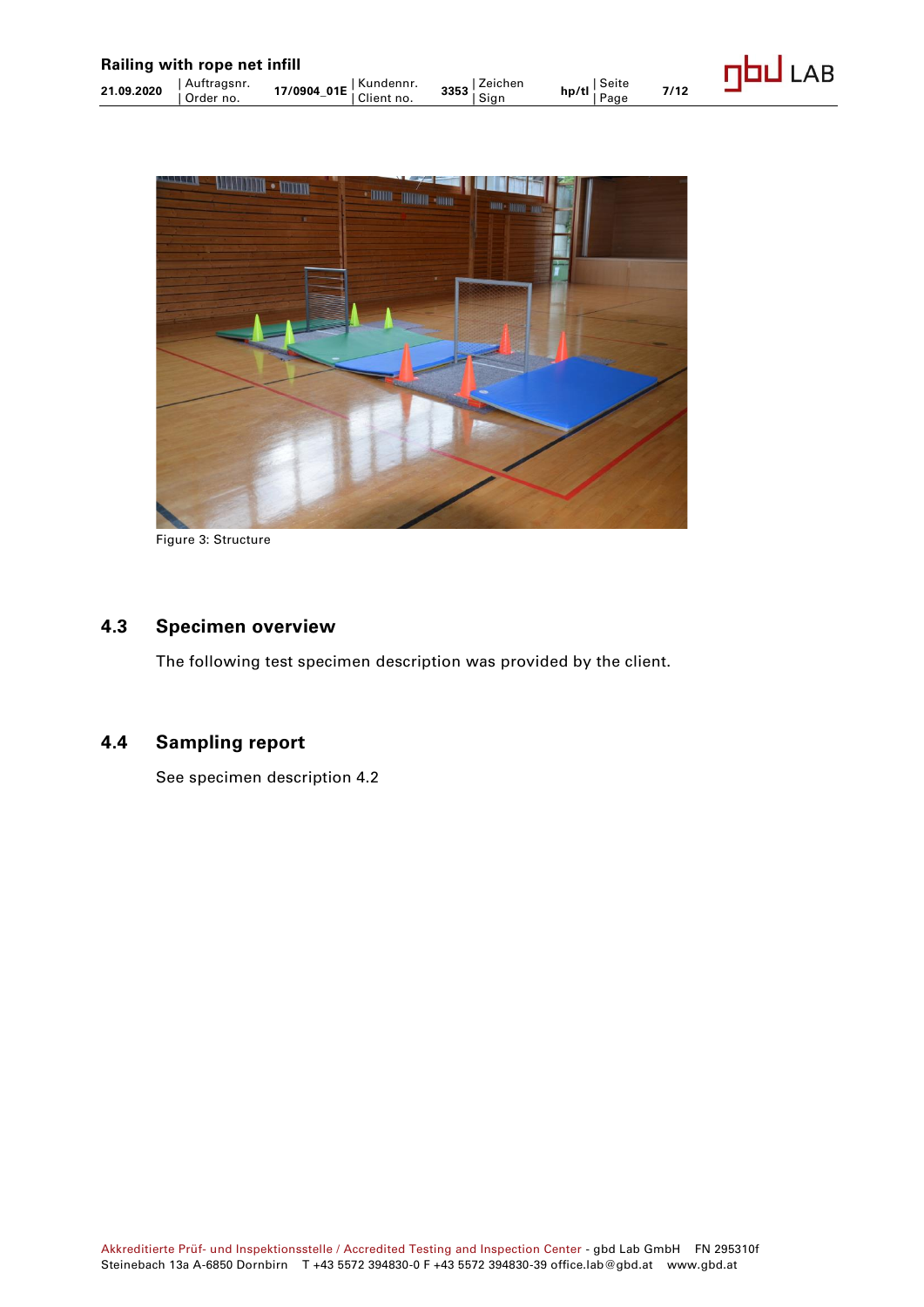## <span id="page-7-0"></span>**5 Implementation**

## <span id="page-7-1"></span>**5.1 Sample Preparation**

The test specimens are conditioned for at least 24 h at  $20\pm2$  °C and  $50.0\pm5$  % relative humidity before the test.

## <span id="page-7-2"></span>**5.2 Persons present during the examination**

Test inspector Heinz Pfefferkorn and the model of the state of the Test in Test in Test in Test in Test in Tes Customer Arnold Fetz Customer Arnold Fetz Carl Steel ARC GmbH

## <span id="page-7-3"></span>**5.3 Test parameters**

**Tests** Climbing up Slip through Slide through

## <span id="page-7-4"></span>**5.4 Evaluation criteria**

#### **Climbing up**

In order to be able to evaluate the climbing compared to the railing according to OIB Guideline 4, children aged 2, 4, 7 and 9 years are observed.

#### **Slip through, slide through**

Plans are used to evaluate slippage and slide through.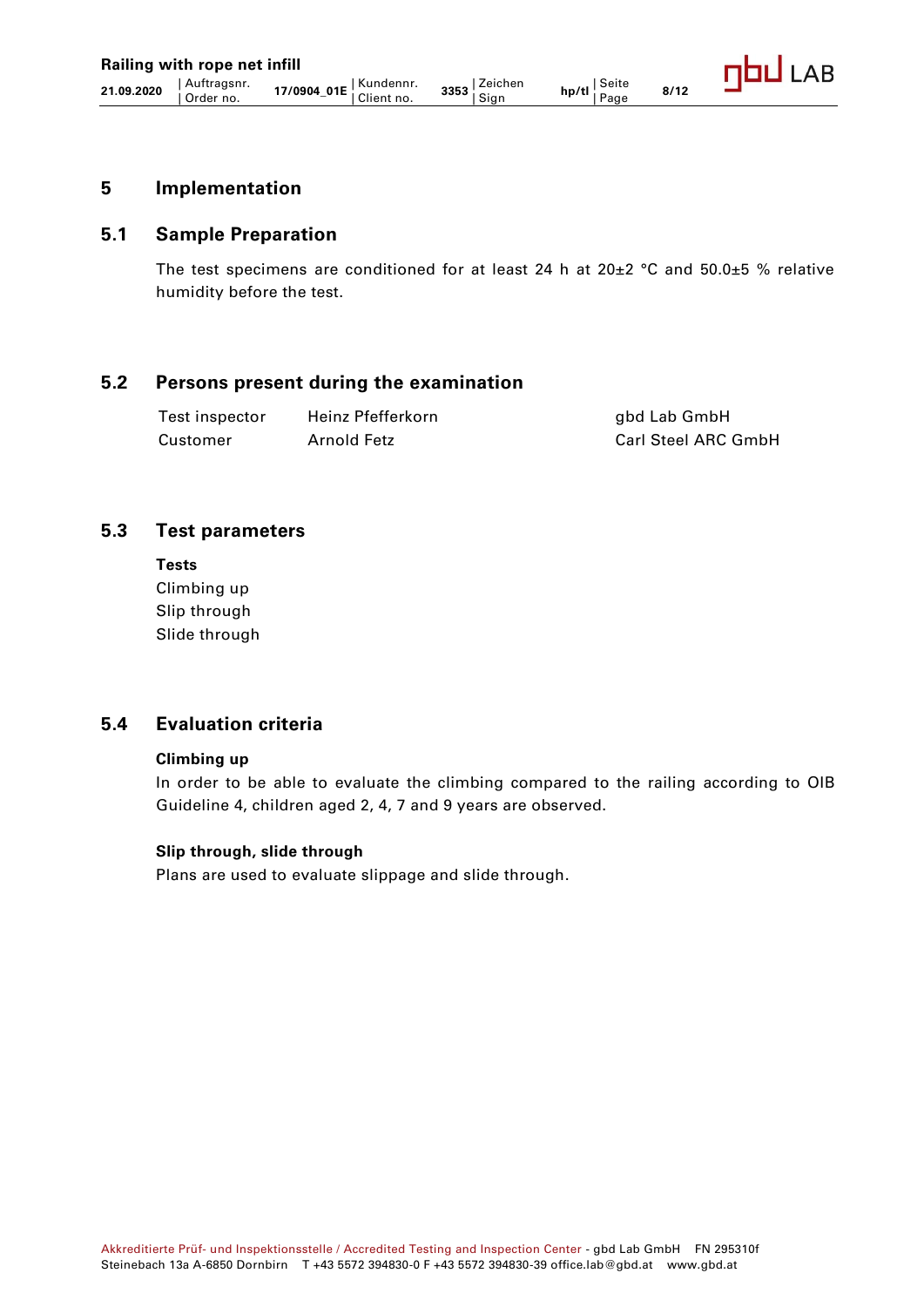## <span id="page-8-0"></span>**5.5 Test result**

#### <span id="page-8-1"></span>**5.5.1 Climbing up**

#### **Railing according to OIB Directive 4**

For the 7- and 9-year-old children, climbing and climbing over the railing is possible with and without shoes due to their dexterity and with little effort.

The 4-year-old girl can climb the railing with or without shoes. It is possible to climb over the railing in a short time. The 20 mm clear width between the filler rods is large enough to find support in it.

Climbing up is easily possible.

With dexterity and little effort, climbing over is no problem.

The 2-year-old boy can climb the railing without shoes after 2-3 attempts. Climbing with shoes was not possible. In the trial period of approx. 2 hours, the boy climbed up the railing several times, but did not climb over it.

Climbing up is easy and requires little effort.

The railing was not climbed-over during the test period.



Figure 4: Climbing up (left: boy 2 years, right: girl 4 years)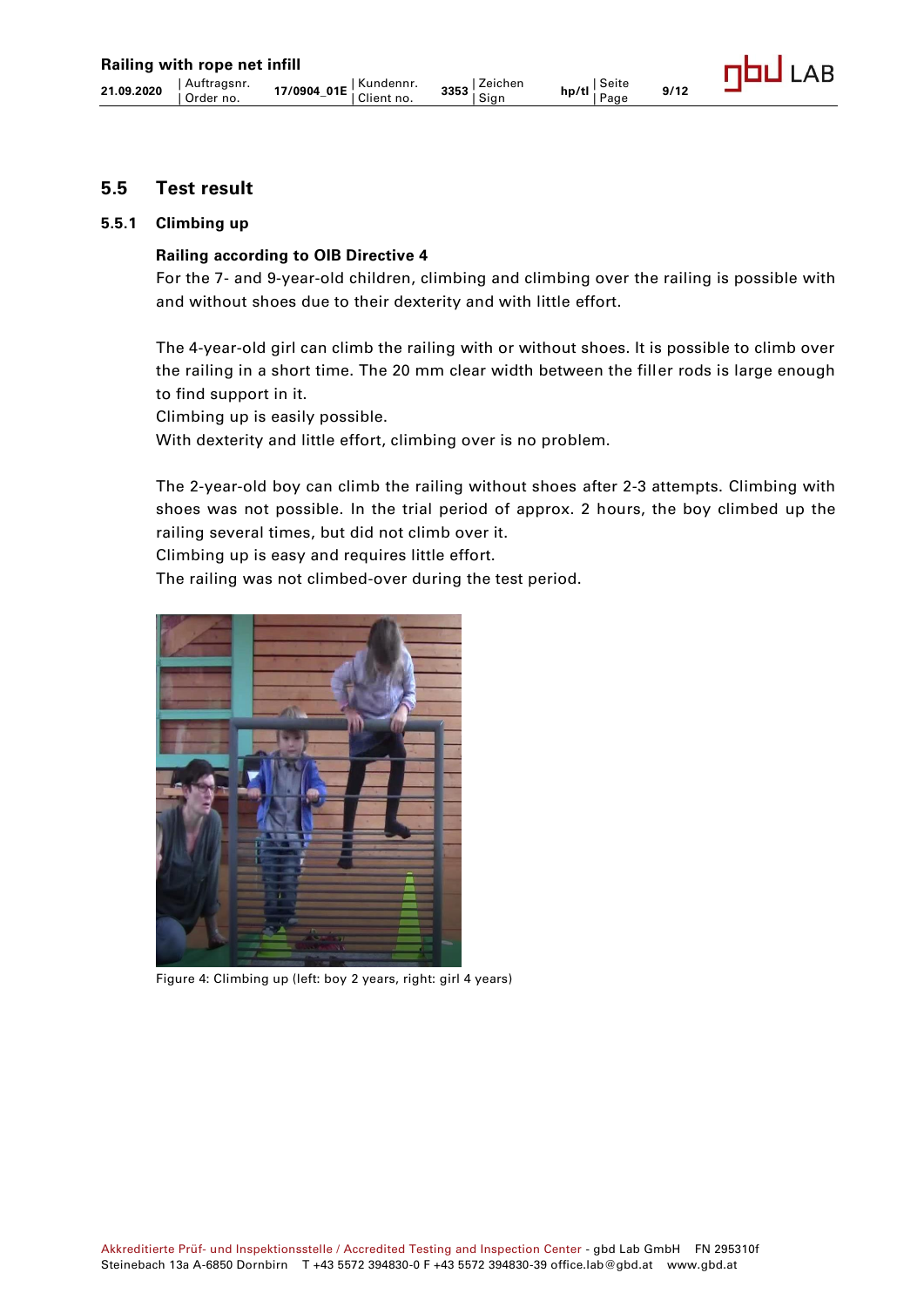

Figure 5: Climbing up (left: girl 4 years, right: girl 7 years)

#### **Railing with rope net infill**

For the 7- and 9-year-old children, climbing and climbing over the railing is possible without difficulty, with or without shoes, due to their dexterity and with effort.

The 4-year-old girl can climb the railing with or without shoes without difficulty. It is possible to climb over the railing in a short time. The rope net serves as a support and not as a climbing aid in analogy to the horizontal filling rods.

Climbing up is possible.

With dexterity and effort, it is easy to climb over.



Figure 6: Climbing up with a rope net as a support aid (left: girl 4 years, right: boy 2 years)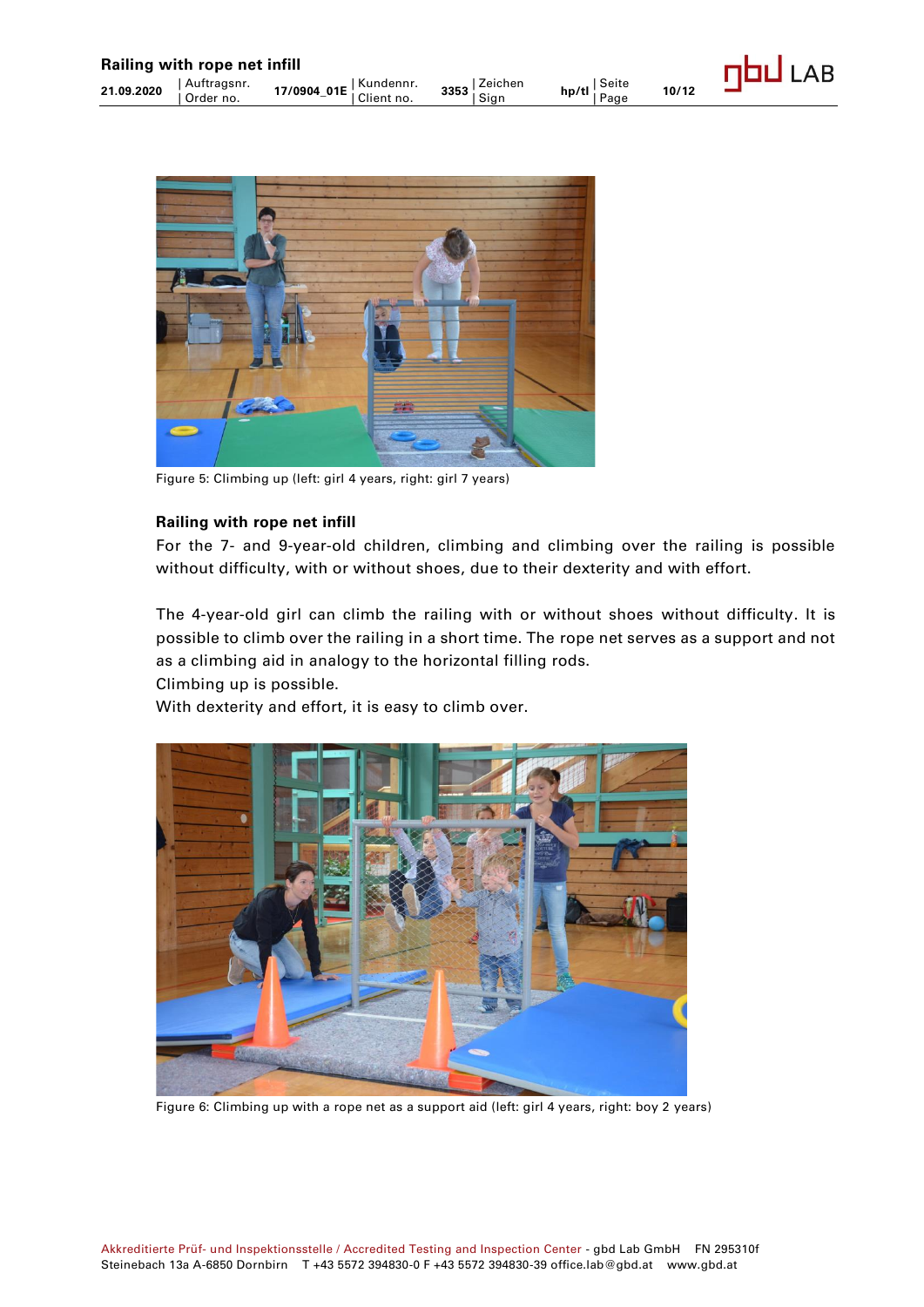The 2-year-old boy cannot climb the railing with shoes, as he cannot find a hold in the rope net due to the mesh size.

Without shoes only a short-term hold was possible, but no further climbing was possible, because the 1.5 mm steel rope caused pain. Without shoes it was just an attempt. It was not possible to climb over during the test period.



Figure 7: Climbing up (left: girl 4 years, right: boy 2 years)



Figure 8: Climbing up (left: girl 4 years, right: boy 2 years)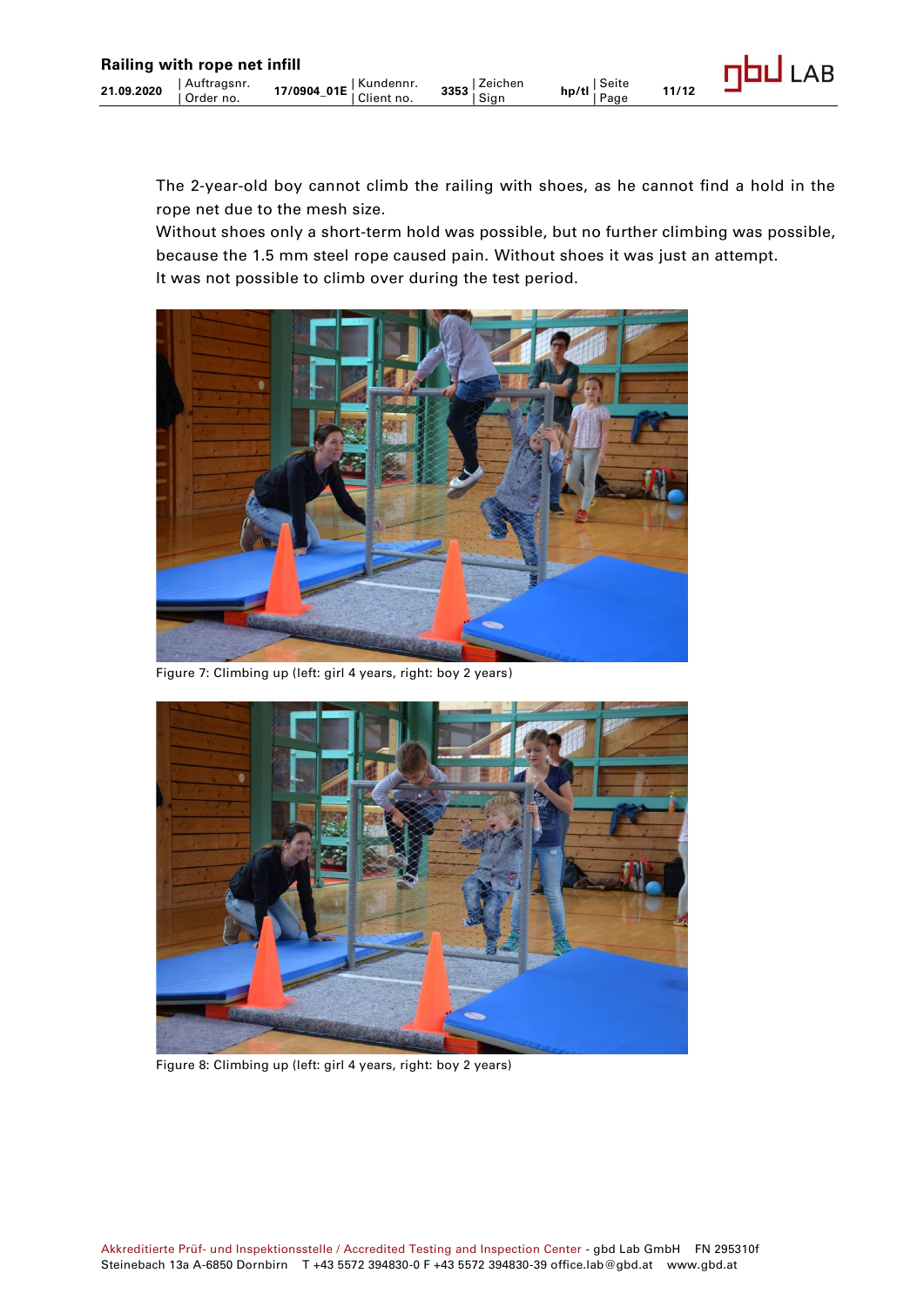#### <span id="page-11-0"></span>**5.5.2 Slip through**

Due to the small clear opening width, it is not possible to slip through the mesh size MW 40 x 69 mm.

#### <span id="page-11-1"></span>**5.5.3 Slide through**

If a clear distance between the upper edge of the floor and the lower edge of the horizontal tube of ≤150 mm is maintained, slipping through is not possible.

#### <span id="page-11-2"></span>**6 Summary**

The tests were carried out with children aged 2 - 9 years.

Children (subjects aged between 4 and 9 years) who have already developed strength and dexterity can exceed both types of railing. With a railing according to OIB RL 4, the horizontal crossbars are used as "climbing ladders".

In the case of the railing with the non-dimensionally stable, flexible rope net infill, much higher effort is required because the children press their feet against the flexible rope net and do not use the rope net as a "climbing ladder". Rigid fillings (e.g. sheet metal, glass, etc.) instead of flexible rope net would make climbing and climbing over the rope net easier.

Infants (test person 2 years old) cannot climb or climb over the railing with the rope net infill. Children who are only able to climb over a railing via "fixed ladders" are not able to climb over the railing due to the small mesh size, the flexibility of the rope net and the thin rope.

In this case, the railing with rope net shows higher security against climbing over than the railing according to OIB RL 4.

It can be seen that the railing with a non-rigid rope net provides better protection against climbing than the railing according to OIB RL 4.

Examiner gbd Lab Gm6H, Steinebach 13a 6%50*/D6\/r|*olirn, Austria **//www./gbd/.group** 

Dipl.-Ing. Heinz Pfefferkorn

Appendix: Appendix -1 test specimen drawings Pages 1